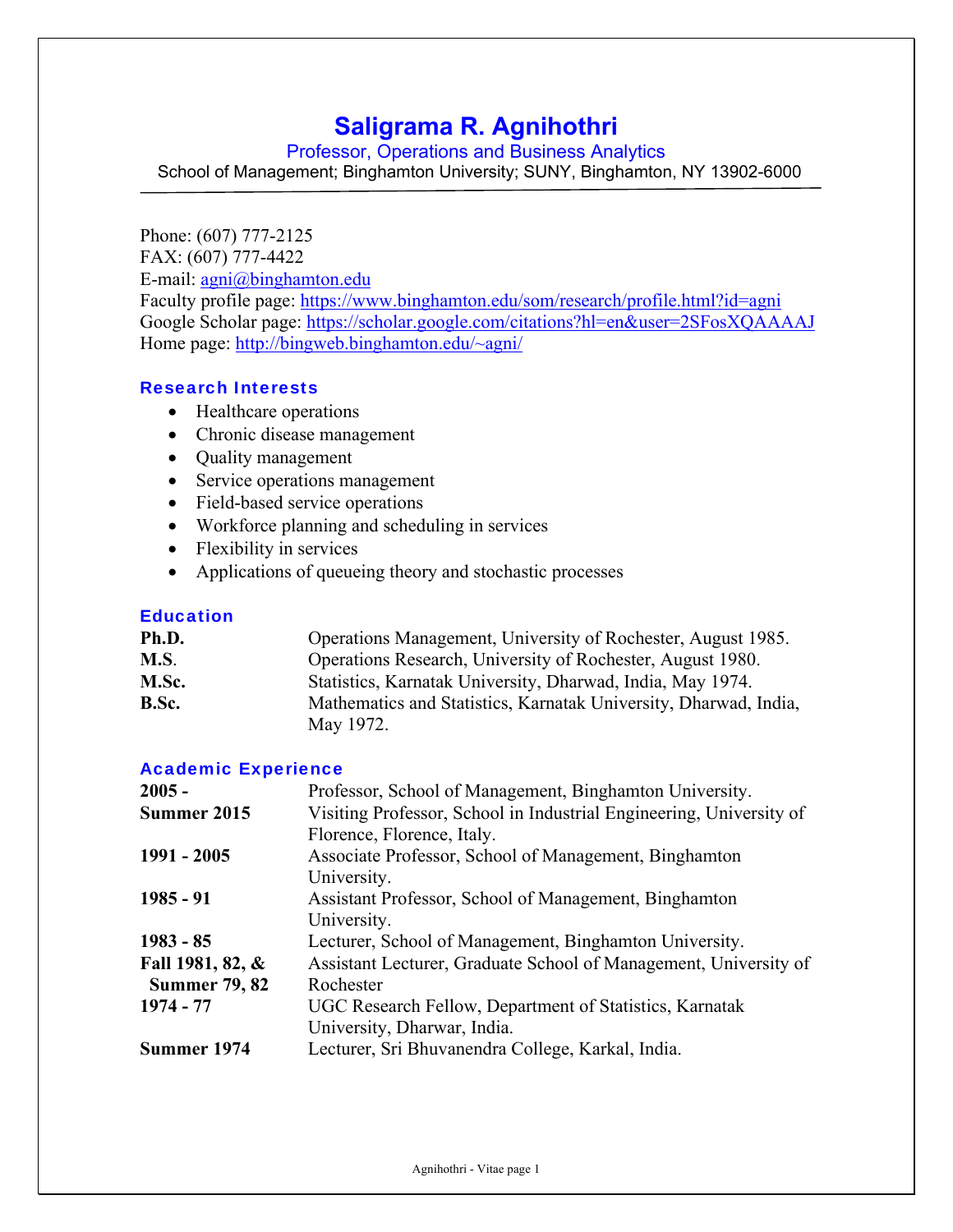## Industrial Experience

- Eastman Kodak Company, Rochester, NY; Analyst, Management Service Division, summer 1981. Developed analytical models to evaluate the performance of field service territories with server redeployments between territories. One of the models was tested using the actual data and found to perform quite well.
- Actively participated in teaching and implementing Continuous Quality Improvement at the Binghamton University, 1993-95.
- Taught Total Quality Management and Statistical Process Control to the local industries including Raymond Corporation, Ebonex, Medicoach, and Salsbury Fire Equipment Corporation.
- Conducted improvement projects for Mazda North American Corporation, Wilson Memorial Hospital, Lourdes Hospital, Robert Packer Hospital, IBM, Lockheed Martin, Endicott Interconnect Technologies, Universal Instruments, Maines Paper and Food Service, Inc., Crowley Foods, Time Warner Cable, and NYSEG.

## Honors and Awards

- GMA Award for Excellence in Teaching for the year 2007-2008, Graduate Management Association, April 2008.
- GMA Award for Excellence in Teaching for the year 1988-1989, Graduate Management Association, April 1989.
- Corning Glass Innovation and Research Award for best researcher in the School of Management, SUNY Binghamton, October 1989.
- Included in the Marquis Who's Who in America, 2004-2005.
- Included in "International Directory of Business and Management Scholars and Research", Edited by Deanna Lavalle, Harvard Business School Press, 1995 - 1996.
- Summer Research Fellowship, Piaker Endowment Fund, SOM, Summer 1989, 1990, 1994.
- University Curriculum Development Grant to develop a course on "Interdisciplinary approach to Quality management", SUNY Binghamton, Summer 1989.
- University Curriculum Development Grant to develop a course on "Total Quality Management", SUNY Binghamton, Summer 1988.
- University Summer Research Grant to work on "Performance Evaluation of Material Handling Systems", SUNY Research Foundation, Summer 1987.
- "Experienced Faculty Travel Award" awarded by the NYS-UUP Professional Development and Quality of Working Life Committee, Summer 1987, 1990, 1993.
- Fellowship (1977 78) and assistantship (1978 83) from the Graduate School of Management, University of Rochester.
- Dean's list, Spring 1978 and Spring 1979, Graduate School of Management, University of Rochester.
- Scholarship from University Grants Commission, India, for doing Research in Statistics, between 9/74 and 8/77.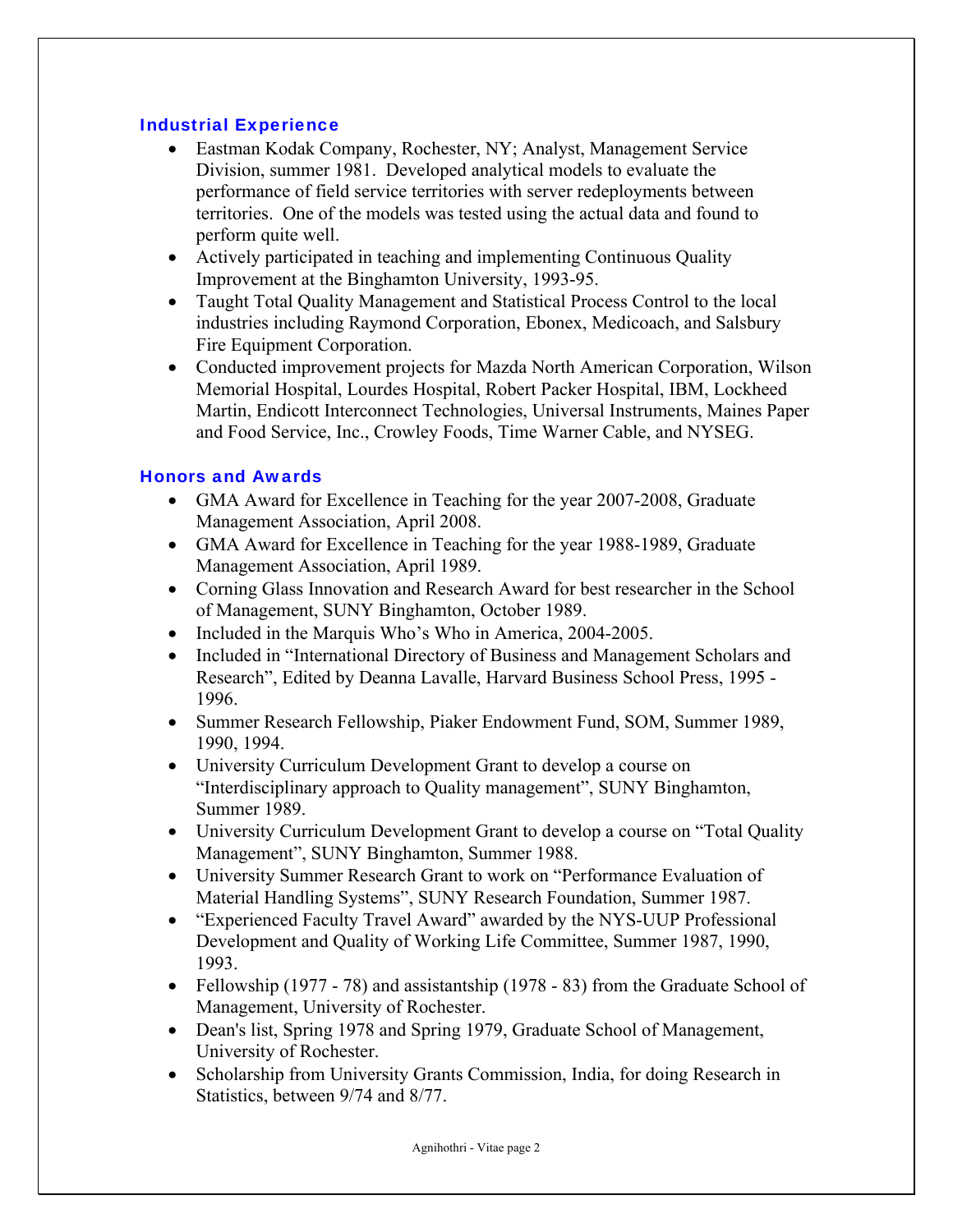- National Merit Scholarship from Government of India for Graduate studies in Statistics, between 7/72 and 5/74.
- First Rank in M.Sc. Statistics examination held by Karnatak University, Dharwar.
- Sixth Rank (out of approximately 25,000 students) in B.Sc. examination held by Karnatak University, Dharwar.
- Golden Jubilee Commemoration Prize awarded by the KDCC Bank, Sirsi for standing first in Arts and Science College, Sirsi, in B.Sc. examination.

## Refereed Journal Publications

- 1. S. Agnihothri, L. Cui, M. Delasay, and B. Rajan, "*The Value of mHealth for Managing Chronic Conditions,*" **Health Care Management Science**, 2020; Vol. 23, pp. 185-202.
- 2. S. Agnihothri and R. Agnihothri, *"Application of Evidence-Based Management to Chronic Disease Healthcare: A Framework,"* **Management Decision**, 2018; Vol. 56 Issue: 10, pp.2125-2147; https://doi.org/10.1108/MD-10-2017-1010.
- **3.** S. Chakravarthy and S. Agnihothri, (2008) "*A Server Backup Model with Markovian Arrivals and Phase Type Services",* **European Journal of Operational Research,** Vol 184, Issue 2, pp. 584-609, 2008.
- 4. S. Chakravarthy and S. Agnihothri, *"Optimal Workforce Mix in Service Systems with Two Types of Customers,"* **Production and Operations Management**, Vol. 14, No. 2, pp. 218-231 (2005).
- 5. S. Agnihothri and A. Mishra, *"Cross-Training Decisions in Field Services with Three Job Types and Server-Job Mismatch,"* **Decision Sciences**, Vol. 35, No. 2, pp. 239-257, (2004).
- 6. S. Agnihothri, A. Mishra*,* and D. Simmons, *"Workforce Cross-Training Decisions in Field Service Systems with Two Job Types,"* **Journal of the Operational Research Society,** Vol. 54, No. 4, pp. 410-418, (2003).
- 7. S. Agnihothri, N. Sivasubramaniam, and D. Simmons *"Leveraging Technology to Improve Field Service*," **International Journal of Service Industry Management,** Vol. 13, No. 1, pp. 47-68, (2002).
- 8. S. Agnihothri, J. S. Lee and J. Kim, "*Lot sizing with Random Yield and Due Date*," **Computers and Operations Research**, Vol. 27, No. 5, pp. 437-459,  $(2000).$
- 9. S. Agnihothri, and R. Kenett, "*The Impact of Defects on a Process with Rework*", **European Journal of Operational Research**, Vol. 80, No. 2, (1995).
- 10. S. Agnihothri and U. Karmarkar, "*Performance Evaluation of Service Territories*", **Operations Research**, Vol. 40, No. 2, (1992).
- 11. S. Agnihothri and P. Taylor, "*Staffing a Centralized Appointment Scheduling Department in Lourdes Hospital*", **Interfaces**, Vol. 21, No. 5, (1991).
- 12. S. Agnihothri, "*On the Complementarity between the Finite Capacity and Finite Source Queueing Systems*", **Computers and Operations Research**, Vol. 18, No. 2, (1991).
- 13. S. Agnihothri, S. Narasimhan and H. Pirkul, "*An Assignment Problem With Queueing Time Cost*", **Naval Research Logistics**, Vol. 37, No. 2, (1990).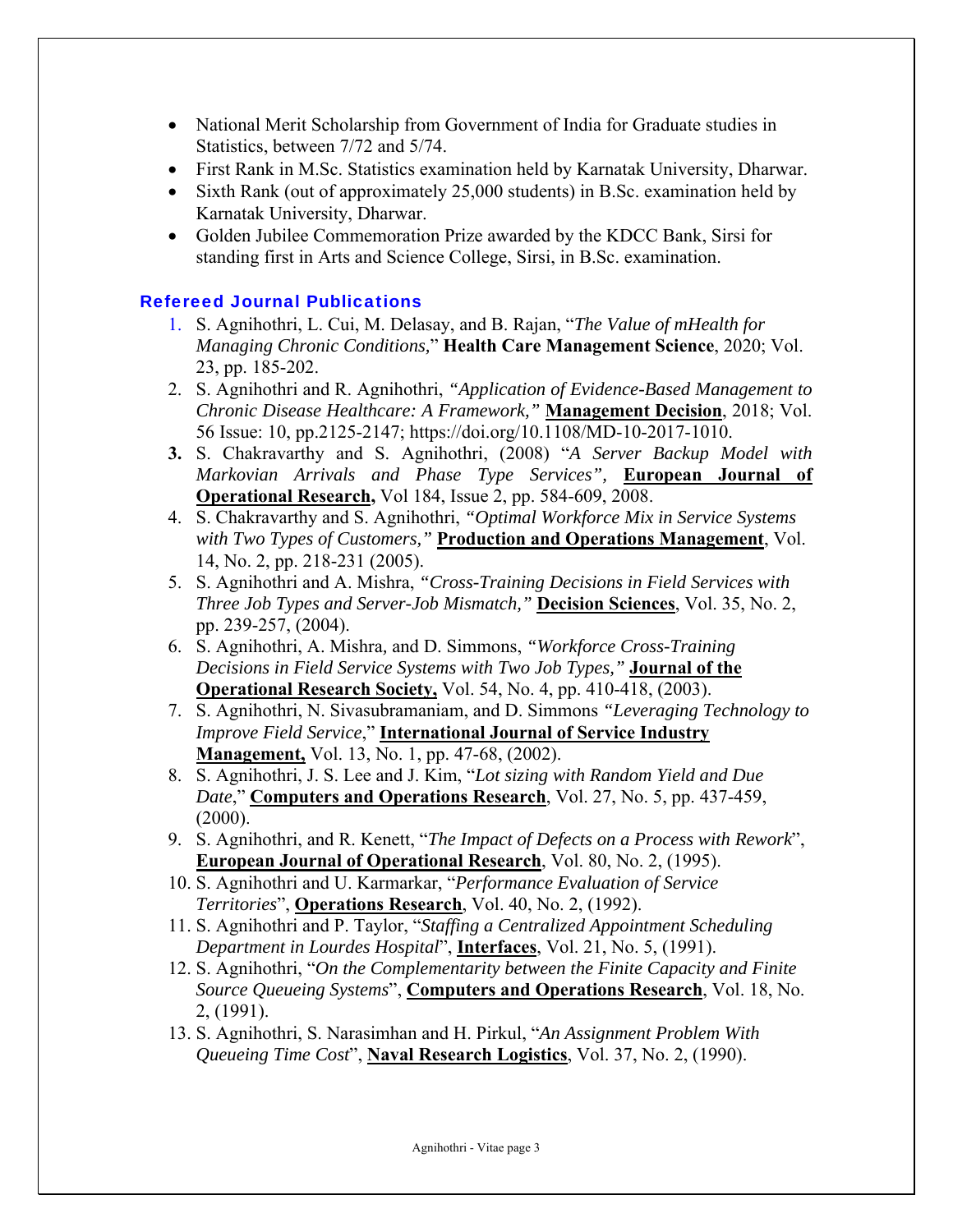- 14. S. Agnihothri, "*Interrelationships Between Performance Measures for The Machine Repairman Problem*", **Naval Research Logistics**, Vol. 36, No. 3, (1989).
- 15. S. Agnihothri, "*A Mean Value Analysis of The Travelling Repairman Problem*", **IIE Transactions**, Vol. 20, No. 2, (1988).
- 16. S. Agnihothri, U. Karmarkar, and P. Kubat, "*Stochastic Allocation Rules*", **Operations Research**, Vol. 30, No. 3, (1982).

## Book Chapters

- 17. Agnihothri, S., F. Visintin, and A. Banerjee, *"Simulating a Hospital Preadmission Testing Center to Improve Patient Service"* To appear in **The Best Thinking in Business Analytics from the Decision Science Institute** (FT Press Analytics) by DSI and Merrill Warkentin, September 2015.
- 18. M. Huynh and S. Agnihothri, "*Healthcare process Redesign: A case Study*," In **"Health Care Information Systems: Challenges of the Next Millennium,"**  Prof. Adi Armoni, Ed., Idea Group Publishing, Hershey, PA, 2000.
- 19. S. Agnihothri, "*Classification and Formulations of Service Facility Location Problems*", in **Hazardous Materials Disposal: Siting and Management**, M. Chatterji, Ed., Gower Publishing Company, London, (1987).

## Refereed Conference Proceedings

- 20. B. Rajan and S. Agnihothri, "*Operational Impact of mHealth Adoption in Clinical Practice*," 52nd Annual Hawaii International Conference on System Sciences (HICSS), January 2019; Maui, HI.
- 21. A. Banerjee, Ramanujan, R. A. and S. Agnihothri, "*Mobile Health Monitoring: Analysis of an app in a Diabetes and Hypertension Clinic*," 49th Annual Hawaii International Conference on System Sciences (HICSS), January 2016; Kauai, HI.
- 22. P. Cappanera, M. Nonato, S. Agnihothri, and F. Visintin, "*Patient Scheduling Policies for Pre-Admission Testing with Cross-Trained Resource Constraints,"* Extended abstract, Proceedings of the 5th Annual Conference of the Italian Operations Research Society (AIRO), Pisa, Italy; September 2015.
- 23. S. Agnihothri, F. Visintin, and A. Banerjee, "*A Queueing System with Heterogeneous Servers and Limited Resources,*" Proceedings of European Decision Science Institute 2015 Conference, Taormina, Italy; May/June 2015.
- 24. S. Agnihothri, and S. Niranjan, "*Optimal Server Backup Decisions with Travel time,*" 2015 Annual Meeting of the South East Decision Science Institute, Savannah, GA; February 2015.
- 25. S. Agnihothri, and A. Banerjee, "*Analytics to Improve Service in a Pre-Admission Testing Clinic*," Proceedings of the 48th Annual Hawaii International Conference on System Sciences (HICSS), January 5-8, 2015; Grand Hyatt, Kauai, HI.
- 26. S. Agnihothri, C. Sica, and A. Banerjee, "*Reducing Patient Wait in a Pre-Admission Testing Center*," Proceedings of the 45<sup>th</sup> Decision Science Institute Annual Meeting, Tampa, FL; November 2014.
- 27. S. Agnihothri, and S. Niranjan, "*Optimal Time-Based Server Sharing Decisions in Field Services*" Proceedings of the 45<sup>th</sup> Decision Science Institute Annual Meeting, Tampa, FL; November 2014.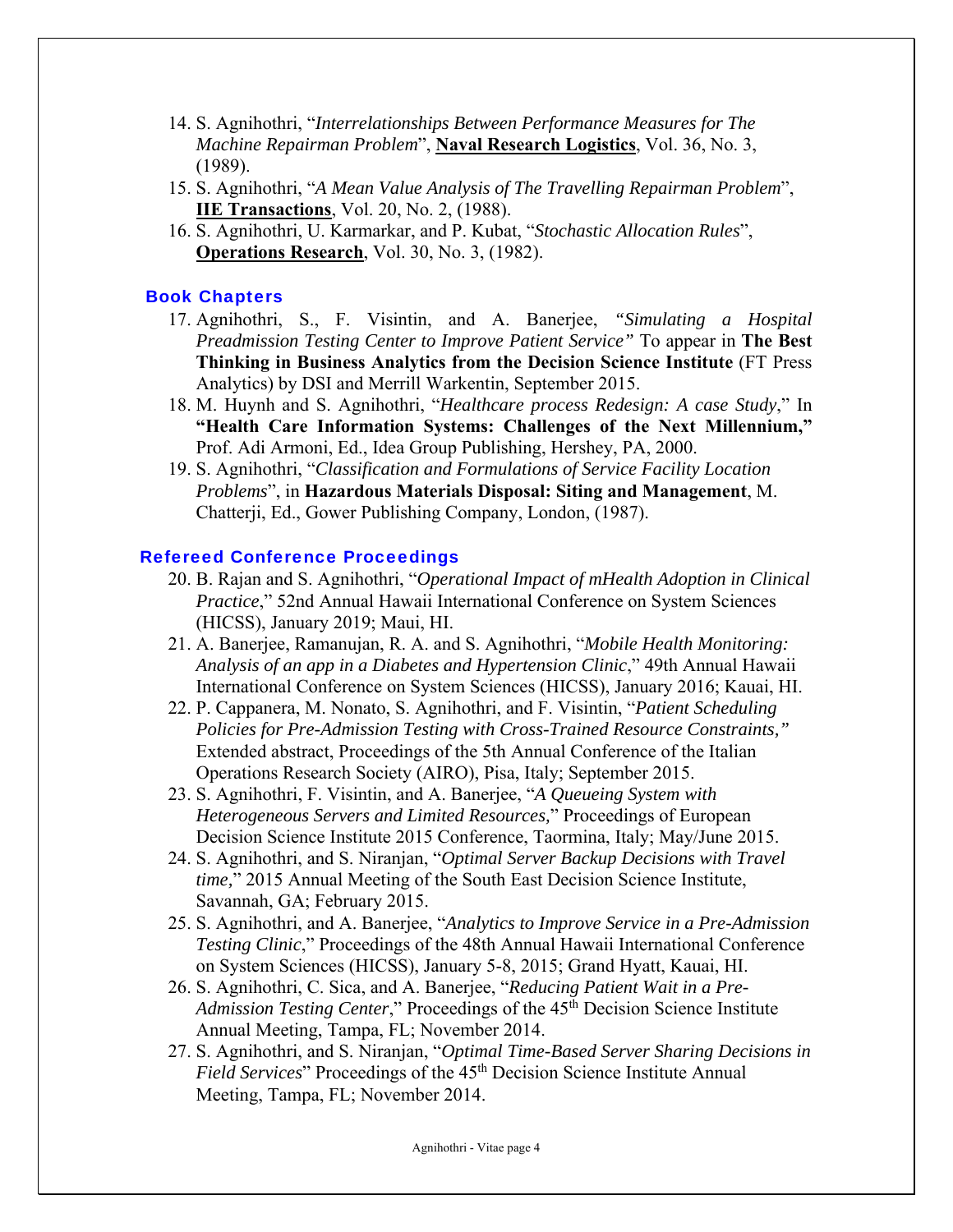- 28. S. Agnihothri, and S. Niranjan, "*Optimal Server Sharing Decisions in Field Services*," Proceedings of the 2014 Winter Simulation Conference, Savannah, GA, December 2014.
- 29. D. Simmons and S. Agnihothri, *"Managerial Concerns in Field Service,"*  Proceedings of the 32<sup>nd</sup> Annual Meetings of the Decision Sciences Institute, San Francisco, CA, November 2001.
- 30. D. Simmons and S. Agnihothri, *"The Importance of Integrating Resources in Field Service,"* Proceedings of the first International Conference of the **Service Operations Management Association** held at Boston, MA; August 22-25, 1999.
- 31. M. Huynh and S. Agnihothri, *"Case Study on a Healthcare Reengineering Project: How it can Fail,*" Proceedings of the 10<sup>th</sup> International Conference of the **Information Resources Management Association,** held at Hershey, PA; May 16-19, 1999.
- 32. S. Agnihothri, A. Assar, and I Ravi, *"Managing Design for Quality: Developing and Implementing a Cross-Functional Course,"* Proceedings of the Sixth International Forum on Design Management Research & Education on **"Management and Design: Theories and Strategies for Success**," Held at the Paris School of Management, Paris, June 1-3, 1994.

#### Papers to submitted for publication

1. Agnihothri, S., Cui, L., Rajan, B., and Ramanujan, R., *"Mobile Health Application to Improve Quality of Care at a Hypertension Clinic"*, Submitted to **Manufacturing and Service Operations Management**.

#### Papers to be submitted for publication (in a month)

1. Rajan, B., Sainathan, A., Agnihothri, S., and Cui, L., *"Chronic disease management under different payment systems and the promise of mHealth"*, To be submitted to **Manufacturing and Service Operations Management**.

#### Research in Progress

- 1. Heavy Traffic Approximation Models to reduce patient wait in a hospital preadmission center.
- 2. Simulating a Hospital Preadmission Testing Center to Improve Patient Service.
- 3. Reducing Nursing Overtime in a Cardiac Catheterization Laboratory: A Case Study.
- 4. Reducing 'Decision to Incision' time to Perform Emergency C-section Procedures.
- 5. Determining Optimal After-sales Service Support for Auto Dealerships: A Case Study.
- 6. Patient Scheduling policies for Pre-Admission Testing with Cross-Trained Resource Constraints.
- 7. Inter-territory Server Sharing Decisions in Field Services.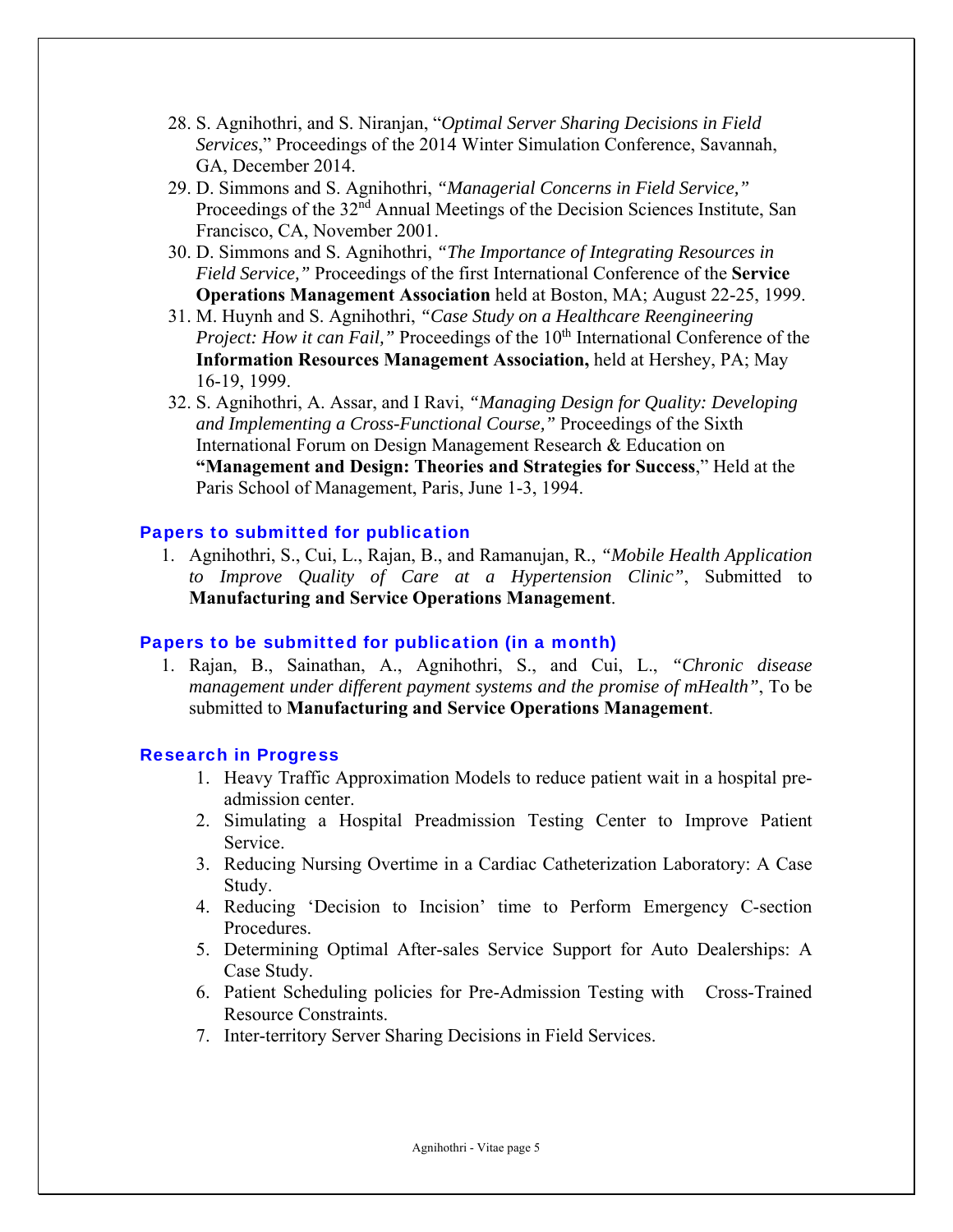## Unpublished Papers and Reports

- 1. S. Agnihothri, "*Facility Location Problems in Service Industries*", Working Paper Series No. 86-108, SUNY Binghamton, June 1986.
- 2. S. Agnihothri, "*Performance Evaluation of Field Service Territories*", Ph.D. Thesis, Graduate School of Management, the University of Rochester, August 1985.
- 3. S. Agnihothri, "*An M/G/1 Queueing System with Limited Server Availability*", Working Paper Series No. QM 8202, Graduate School of Management, The University of Rochester, (January 1982).
- 4. S. Agnihothri, "*Optimal Control of an M/M/1/N Queueing System with Variable Service Rates and Arrival Rates Depending on Service Rates*", Working Paper, Karnatak University, Dharwar, (March 1977).
- 5. S. Agnihothri, "*m-th Order Markovian Decision Processes*", Working Paper, Karnatak University, Dharwar, (December 1976).

# **Citation**

- According to *Google Scholar Citations*, more than 646 research papers cited my work.
- In the *Management Science* textbook by Winston and Albright, the chapter on Queueing Theory begins by detailing my *Interfaces* paper (in half a page) to point out how queueing theory is successfully applied to solve real life problems.
- In the *Management Science* textbook by Camm and Evans, the authors devote three pages to demonstrate how to choose optimal number of servers to satisfy a given service level constraint using a table in my *Interfaces* paper.
- In *Management Science* textbook by Clauss, my *Interfaces* paper is used as a case study. They devote three pages to demonstrate how to derive optimal staffing level in a call center.

# Editorial Service

- Editorial Review Board of *Production and Operations Management,* (2003 present)
- Associate Editor, *Management Science*, Department of *Interdisciplinary Management Research and Applications;* 1993-2001.
- Associate Editor of *POMS Chronicle* for the area "Scheduling, After Sales Services, and Product Support"; 2002-2008.
- Member, Scientific Committee, 5th world conference on Production and Operation Management, Havana, Cuba, September, 2016 (Joint conference of European Operations management association, production and Operations Management society, and Japanese Operations management and Strategy Association).
- Refereed papers for *Management Science, Operations Research, Manufacturing & Service Operations Management, Interfaces, Journal of Operations Management, European Journal of Operational Research, Health Care Management Science, Stochastic Models, Naval Research Logistics, Sloan Management Review, Telecommunication Systems, Computers and Operations*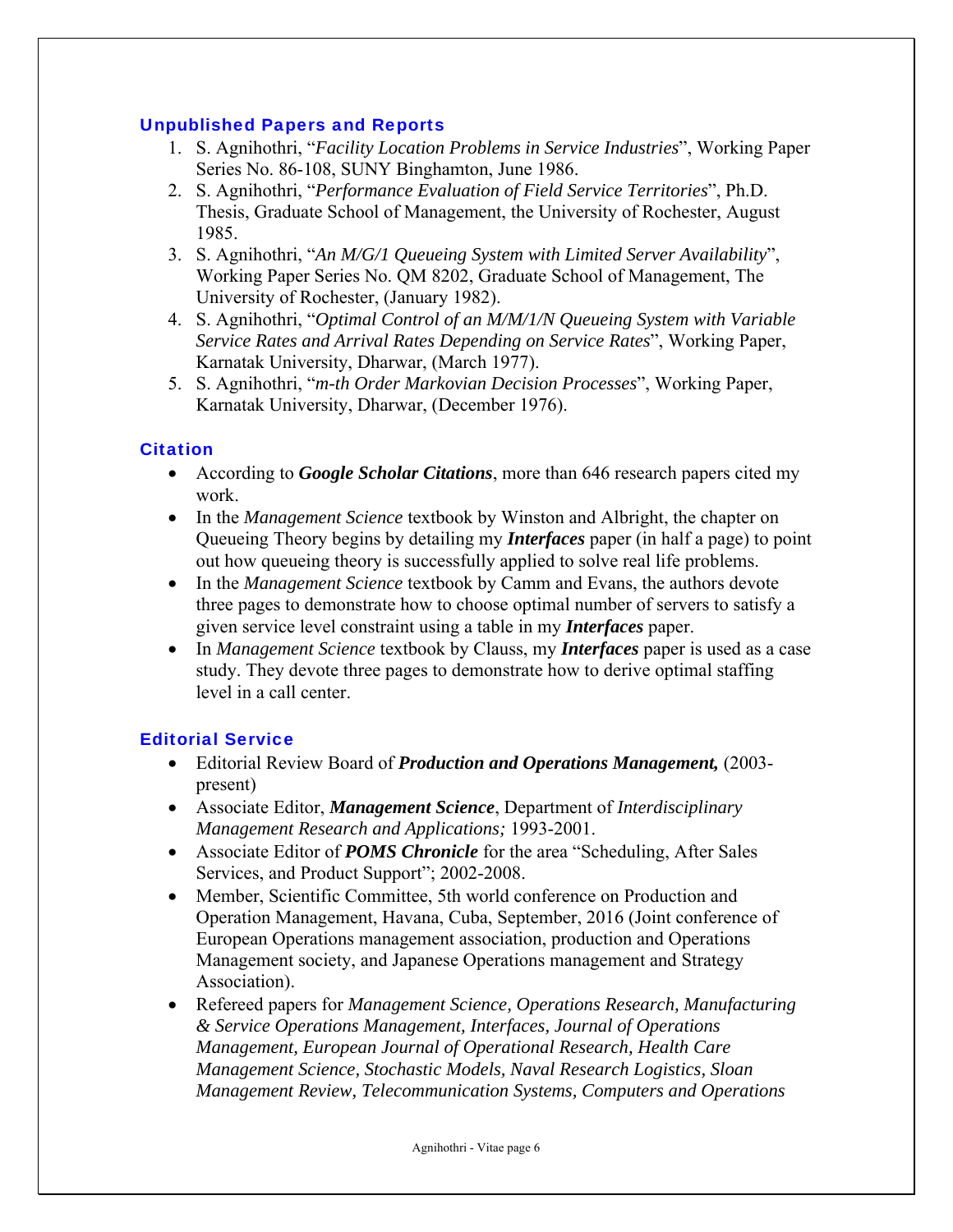*Research, The Journal of Operational Research Society, International Journal of Service Industry Management, Simulation Modeling: Practice and Theory,* and *American Journal of Mathematical and Management Sciences, Decision Science Institute.*

## Professional Affiliations

- Institute for Operations Research and the Management Sciences (INFORMS)
- Production and Operations Management Society (POMS)
- Decision Sciences Institute (DSI)

## Conference Session Chair

**11/2014** Decision Science Institute Annual Conference, session titled "Challenges in Managing Capacity in Healthcare". **01/2008** International Conference on Outsourcing/Offshoring: Trends & Managerial Issues; Manipal University, Manipal, India; session titled "Entrepreneurship and Small and Medium Enterprises." **10/2004** INFORMS National Conference, session titled "Service Industry Applications." **05/2003** POMS Conference, session titled "Training and Scheduling of Personnel in Services." **05/2002** POMS National Conference, session titled "Waiting Lines in Services." **05/1999** INFORMS National Conference, session titled "Operations Management II." **05/1999** INFORMS National Conference, session titled, "Service Industry Applications I." **06/1998** INFORMS International Conference, Organized "Service Management" cluster **06/1998** INFORMS National Conference, session titled "Service Operations." **10/1995** INFORMS National Conference, session titled "Current Issues in Production Systems." **10/1993** ORSA/TIMS National Conference, session titled "Single Server Queueing Models I." **05/1992** ORSA/TIMS National Conference, session titled "Service Industries Applications." **05/1989** CORS/ORSA/TIMS International Conference, session titled "Business Application of Statistics." **10/1988** ORSA/TIMS National Conference, session titled "Production processes."

# Conference Presentations

- **10/2019** Sainathan, A., Agnihothri, S., and Rajan, B., "*Operational Impact of mHealth Adoption in Clinical Practice*," INFORMS National Conference, Seattle, WA.
- **07/2019** Rajan, B., Agnihothri, S., and Sainathan, A., "*Operational Impact of mHealth Adoption in Clinical Practice*," INFORMS Healthcare 2019 conference on Transforming Health with Data, Mind and Hand, MIT Sloan School of Management.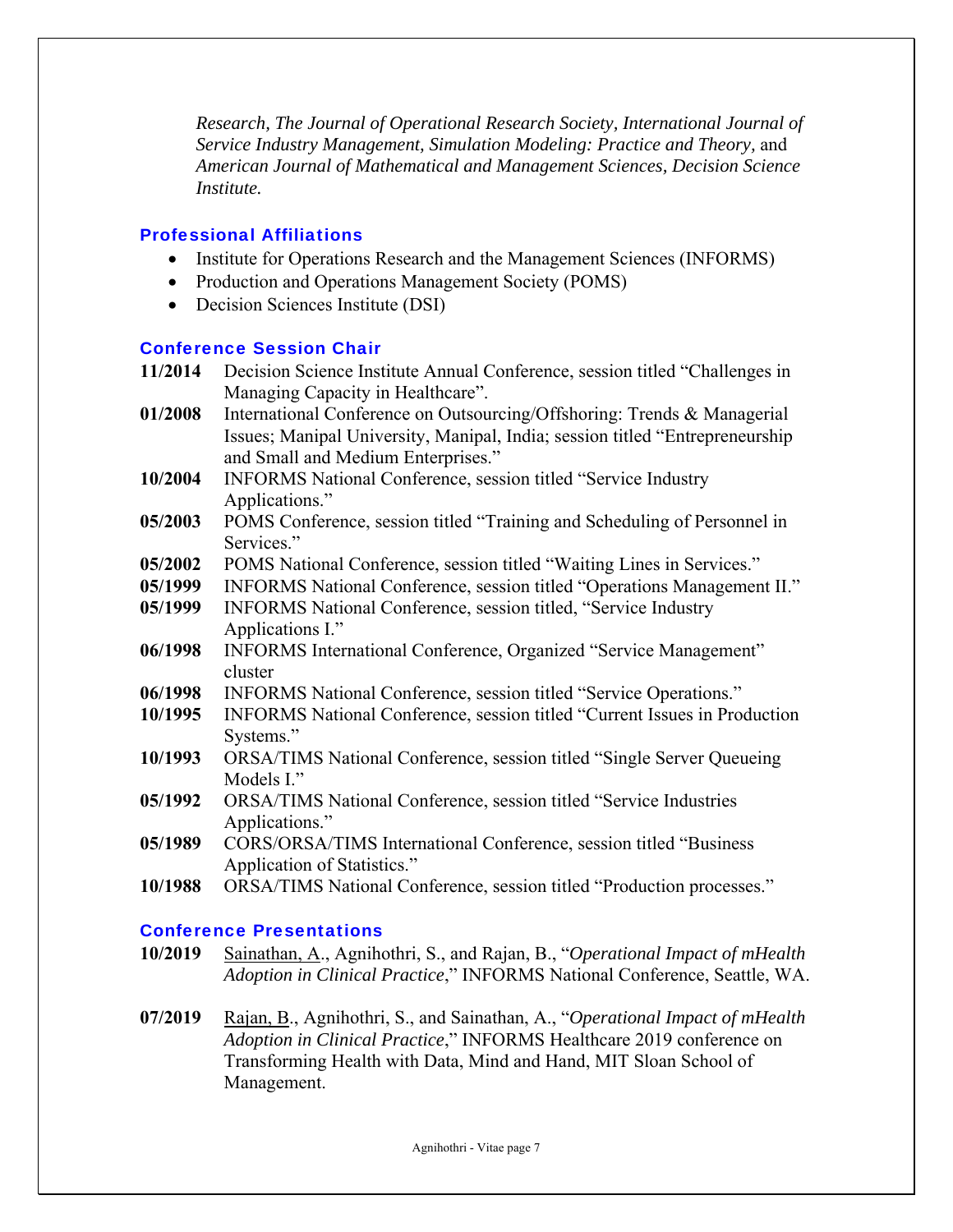- **05/2019** Agnihothri, S., Cui, L., Rajan, B., and Delasay, M., "*The value of mHealth for managing chronic conditions,*" POMS 30th Annual Conference, Washington, DC.
- **02/2019** Rajan, B., and Agnihothri, S., "*The Impact of mHealth on clinic operations: The case of chronic condition management*," 31st Annual CSUPOM (Consortium of Supply Chain and Operations Management) conference, Turlock, CA.
- **01/2019** Rajan, B., and S. Agnihothri. "*Operational impact of mHealth adoption in clinical practice,*," 52nd Annual Hawaii International Conference on System Sciences (HICSS); Maui, HI.
- **11/2018** Agnihothri, S., Cui, L., Rajan, B., and Delasay, M., "Impact of mobile technologies on health outcomes for patients with chronic disease," INFORMS National Conference, Phoenix, AZ; November 2018.
- **07/2018** Agnihothri, S., "Improving quality of care at a hypertension clinic using a mobile health technology," BIT conference on *The Services Revolution: Industrialization, Experience and Technology*, University of California Los Angeles; Invited Plenary Speaker.
- **05/2018** Agnihothri, S., Cui, L., Banerjee, A., and Ramanujan, R., "Impact of using a mobile health application in a clinical practice," POMS 29th Annual Conference, Houston, TX.
- **10/2017** Agnihothri, S., Cui, L., Banerjee, A., and Ramanujan, R., "Improving quality of care at a hypertension clinic using a mobile health application," INFORMS National Conference, Houston, TX.
- **05/2017** Agnihothri, S., "Models to reduce patient wait in a hospital pre-admission center," POMS 28th Annual Conference, Seattle, WA.
- **05/2016** Agnihothri, S., and L. Cui, "Reducing patient wait in a hospital pre-admission testing center" POMS 27th Annual Conference, Orlando, FL.
- **05/2016** Agnihothri, S., and S. Niranjan, "Optimal Server Sharing Decisions in Field Services," POMS 27th Annual Conference, Orlando, FL.
- **04/2016** Devapatla, S., Vidavalur, R., Verma, R., and Agnihothri, S. "Reducing 'Decision to Incision' time to Perform Emergency C-section Procedures," Pediatric Academic Society Annual Meeting, Baltimore, MD.
- **03/2016** Devapatla, S., Vidavalur, R., Verma, R., and Agnihothri, S. "Reducing 'Decision to Incision' time to Perform Emergency C-section Procedures," Eastern Society for pediatric Research Annual Meeting, Philadelphia, PA.
- **01/2016** Banerjee, A., Ramanujan, R. A. and S. Agnihothri. "*Mobile Health Monitoring: Analysis of an app in a Diabetes and Hypertension Clinic*," 49th Annual Hawaii International Conference on System Sciences (HICSS); Kauai, HI.
- **11/2015** Agnihothri, S. and A. Banerjee, "*Improving Patient Care using Integrated Health Monitoring Systems for Diabetes and Hypertension*," INFORMS National Conference, Philadelphia, PA.
- **09/2015** Agnihothri, S., and L. Cui, *"Heavy Traffic Approximation Models to reduce patient wait in a hospital pre-admission center,"* 5th Biennial Workshop on Information Intensive Services at the Whitman School of Management, Syracuse University.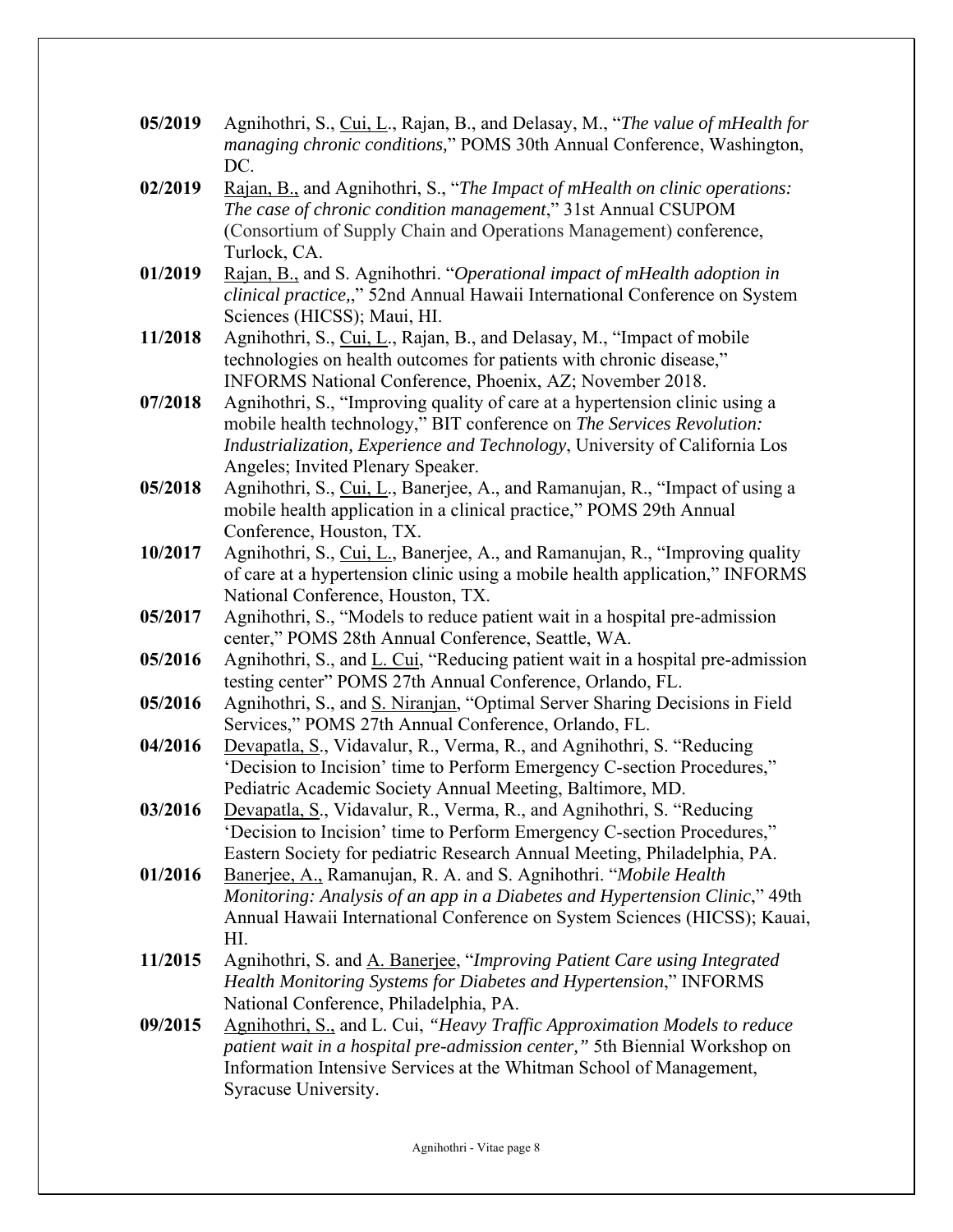| 09/2015 | Cappanera, P., Nonato, M., Agnihothri, S., and Visintin, F., " Patient                                                                              |
|---------|-----------------------------------------------------------------------------------------------------------------------------------------------------|
|         | Scheduling Policies for Pre-Admission Testing with Cross-Trained Resource<br>Constraints," 5th Annual Conference of the Italian Operations Research |
|         | Society (AIRO), Pisa, Italy.                                                                                                                        |
| 06/2015 | Agnihothri, S., F. Visintin, and A. Banerjee, "A Queueing System with                                                                               |
|         | Heterogeneous Servers and Limited Resources," Proceedings of European                                                                               |
|         | Decision Science Institute 2015 Conference, Taormina, Italy.                                                                                        |
| 05/2015 | Agnihothri, S., and Banerjee, A. "Increasing Nursing Staff Efficiency in a<br>Cardiac Catheterization Laboratory," POMS 26th Annual Conference,     |
|         | Washington, DC.                                                                                                                                     |
| 05/2015 | Banerjee, A., S. Agnihothri, and S. Spain, "Impact of Mobile Health                                                                                 |
|         | Monitoring for Diabetes and Hypertension on Patient Care," POMS 26th                                                                                |
|         | Annual Conference, Washington.                                                                                                                      |
| 02/2015 | Banerjee, A., and S. Agnihothri, "EHR and Healthcare Quality," Healthcare                                                                           |
|         | Systems Process Improvement Conference 2015, Orlando, FL.                                                                                           |
| 02/2015 | Agnihothri, S., and S. Niranjan, "Optimal Server Backup Decisions with<br>Travel time," 45th Annual Meeting of the South East Decision Science      |
|         | Institute, Savannah, GA.                                                                                                                            |
| 01/2015 | S. Agnihothri, and A. Banerjee, "Analytics to Improve Service in a Pre-                                                                             |
|         | Admission Testing Clinic," 48th Annual Hawaii International Conference on                                                                           |
|         | System Sciences (HICSS), Kauai, HI.                                                                                                                 |
| 12/2014 | S. Agnihothri, and S. Niranjan, "Optimal Server Sharing Decisions in Field                                                                          |
| 11/2014 | Services," 2014 Winter Simulation Conference, Savannah, GA.<br>S. Agnihothri, C. Sica, and A. Banerjee, "Reducing Patient Wait in a Pre-            |
|         | Admission Testing Center," 45th Decision Science Institute Annual Meeting,                                                                          |
|         | Tampa, FL.                                                                                                                                          |
| 11/2014 | S. Agnihothri, and S. Niranjan, "Optimal Time-Based Server Sharing                                                                                  |
|         | Decisions in Field Services" 45th Decision Science Institute Annual Meeting,                                                                        |
|         | Tampa, FL.                                                                                                                                          |
| 11/2014 | S. Agnihothri, and Banerjee, A. "Capacity Management in a Pre-Admission<br>Testing Center," INFORMS National Conference, San Francisco, CA.         |
| 11/2014 | S. Agnihothri and Banerjee, A. "EHR and Its Impact on Healthcare,"                                                                                  |
|         | INFORMS National Conference, San Francisco, CA.                                                                                                     |
| 11/2014 | S. Agnihothri and S. Niranjan, "Optimal Queue Length-Based Server Sharing                                                                           |
|         | Decisions in Field Services," INFORMS National Conference, San Francisco,                                                                           |
|         | CA.                                                                                                                                                 |
| 10/2013 | S. Agnihothri, "A Survey of Research in Product Support," INFORMS<br>National Conference, Minneapolis, MN.                                          |
| 10/2009 | S. Agnihothri and S. Niranjan, "Server Sharing Decisions in Field Services                                                                          |
|         | with Multiple Territories," INFORMS National Conference, San Diego, CA.                                                                             |
| 04/2005 | S. Agnihothri, "Optimal Inter-territory Server Sharing Decisions in Field                                                                           |
|         | Services." POMS National Conference, Chicago, IL.                                                                                                   |
| 10/2004 | S. Agnihothri, "Inter-territory Server Sharing Decisions in Field Services,"                                                                        |
| 10/2003 | INFORMS National Conference, Denver, CO.<br>S. Agnihothri, "Optimal Server Mix Decisions in Service Systems with Two                                |
|         | Types of Customers," INFORMS National Conference, Atlanta, GA.                                                                                      |
|         |                                                                                                                                                     |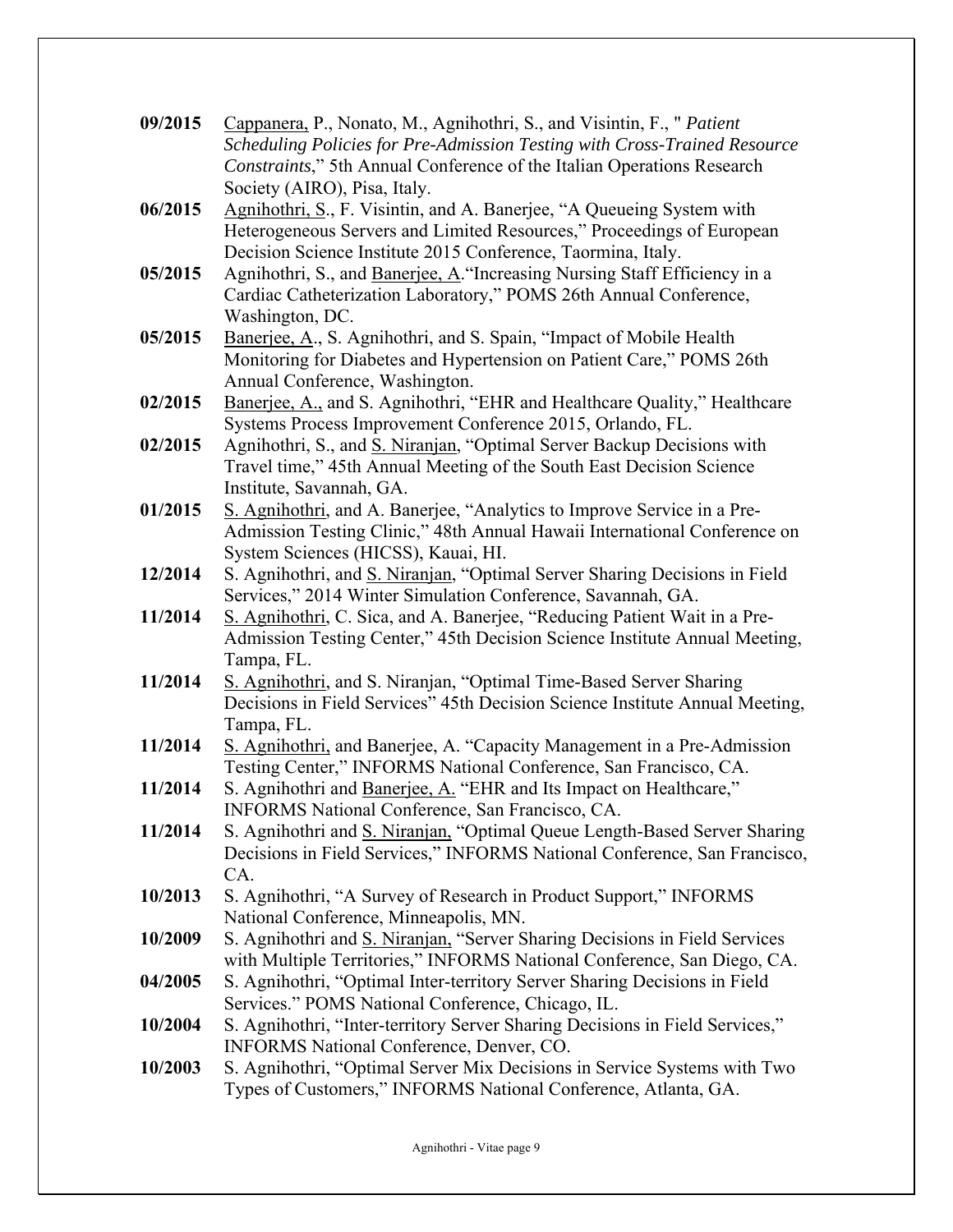| 08/2003 | S. Agnihothri, N. Sivasubramaniam, and T. Chandy, "Competing in industrial                                 |
|---------|------------------------------------------------------------------------------------------------------------|
|         | markets: Rethinking the service advantage," National Meetings of the                                       |
|         | Academy of Management, Seattle, WA.                                                                        |
| 04/2003 | S. Agnihothri, "Analysis of Worker-Cross-training Decisions for a System                                   |
|         | with Two Customer Types," POMS National Conference, Savannah, GA.                                          |
| 11/2002 | S. Agnihothri, "Worker Cross-Training Decisions in Field Service Systems,"                                 |
|         | INFORMS National Conference, San Jose, CA.                                                                 |
| 04/2002 | S. Agnihothri, "A Simulation Study of Cross-Training in Field Service                                      |
|         | Systems," POMS National Conference, San Francisco, CA.                                                     |
| 11/2001 | S. Agnihothri, "Managerial Concerns in Field Service," DSI National                                        |
|         | Conference, San Francisco, CA.                                                                             |
| 11/2001 | S. Agnihothri, <i>N. Sivasubramaniam</i> , and T. Chandy, "e-Service in Industrial                         |
|         | Markets: A Strategic Approach to Relationship Management," DSI National                                    |
|         | Conference, San Francisco, CA.                                                                             |
| 11/2000 | S. Agnihothri, "When Does Cross-Training Servers Pay Off?" INFORMS                                         |
|         | National Conference, San Antonio, TX.                                                                      |
| 05/2000 | S. Agnihothri, "Process Flexibility in Two-Server Queuing System."                                         |
|         | INFORMS National Conference, Salt Lake City, UT.                                                           |
| 11/1999 | S. Agnihothri, "Flexibility in Field Service Operations," INFORMS National                                 |
| 05/1999 | Conference, Philadelphia, PA.<br>S. Agnihothri, "Classifying Field Services to Gain Operational Insights," |
|         | INFORMS National Conference, Cincinnati, OH.                                                               |
| 05/1999 | S. Agnihothri and Donald Simmons, "Flexibility in Field-Based Service                                      |
|         | Operations," INFORMS National Conference, Cincinnati, OH.                                                  |
| 06/1998 | S. Agnihothri, "Improving Quality of Service in a Call Center," INFORMS                                    |
|         | International Conference, Tel Aviv, Israel.                                                                |
| 04/1998 | S. Agnihothri, "A Survey of Research in Field Service," CORS/INFORMS                                       |
|         | International Conference, Montreal, Canada.                                                                |
| 07/1997 | S. Agnihothri, "Optimal Tree Maintenance Policies for Electric Power Lines,"                               |
|         | INFORMS EURO International Conference, Barcelona, Spain.                                                   |
| 07/1997 | S. Agnihothri, "Quality Improvement in Services," ASQC Quality                                             |
|         | Conference, Binghamton, NY.                                                                                |
| 05/1997 | S. Agnihothri, "A Labor Scheduling Problem in a Service Industry,"                                         |
|         | INFORMS National Conference, San Diego, CA.                                                                |
| 06/1996 | S. Agnihothri, "Managing a Call Answering System by Reducing the                                           |
|         | Incoming Calls," ASQC Quality Conference, Binghamton, NY.                                                  |
| 10/1995 | S. Agnihothri, "Lot Sizing with Random Yield and Due Date," INFORMS                                        |
|         | National Conference, New Orleans, LA.                                                                      |
| 06/1994 | S. Agnihothri, "Managing Design for Quality: Developing and Implementing                                   |
|         | a Cross-functional Course," International Conference on Design, Paris,                                     |
|         | France.                                                                                                    |
| 10/1993 | S. Agnihothri, "Queueing Delays in Systems with Sequence Dependent                                         |
|         | Setups," ORSA/TIMS National Conference, Phoenix, AZ.                                                       |
| 04/1992 | S. Agnihothri, "Scheduling Elective Inpatient Admissions in a Hospital,"                                   |
|         | ORSA/TIMS National Conference, Orlando, FL.                                                                |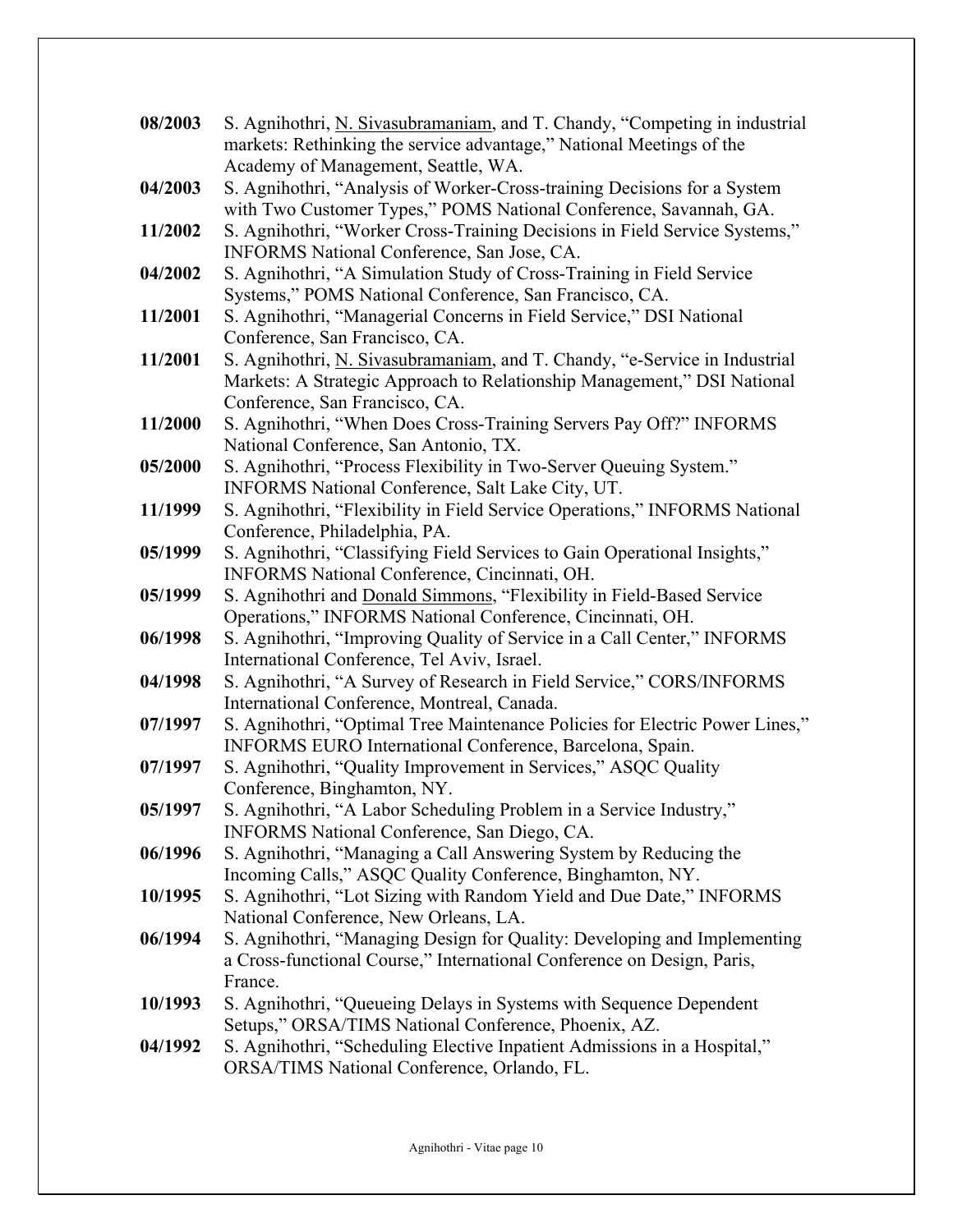| 05/1990 | S. Agnihothri, "Performance Evaluation of Batch Transportation Systems,"<br>ORSA/TIMS National Conference, Las Vegas, NV.                                  |
|---------|------------------------------------------------------------------------------------------------------------------------------------------------------------|
| 05/1989 | S. Agnihothri, "Staffing a Centralized Appointment Scheduling Department in<br>a Hospital," CORS/ORSA/TIMS International Conference, Vancouver,<br>Canada. |
| 10/1988 | S. Agnihothri, "The Impact of Defects on a Process with Rework,"                                                                                           |
|         | ORSA/TIMS National Conference, Denver, CO.                                                                                                                 |
| 10/1987 | S. Agnihothri, "A Queueing System with an Imperfect Server," ORSA/TIMS                                                                                     |
|         | National Conference, St. Louis, MO.                                                                                                                        |
| 10/1987 | S. Agnihothri, S. Narasimhan and H. Pirkul, "Assignment Problem with                                                                                       |
|         | Queueing Time Cost," ORSA/TIMS National Conference, St. Louis, MO.                                                                                         |
| 04/1986 | S. Agnihothri, Karmarkar, U. "Performance Evaluation of Field Service                                                                                      |
|         | Territories," ORSA/TIMS National Conference, Los Angeles, CA.                                                                                              |
| 10/1985 | S. Agnihothri, "Facility Location Problems in Service Industries," Conference                                                                              |
|         | on Location & Management of Special Facilities, Binghamton, NY.                                                                                            |
| 04/1983 | S. Agnihothri, "Customer Service with Limited Server Availability,"                                                                                        |
|         | ORSA/TIMS National Conference, Chicago, IL.                                                                                                                |
|         |                                                                                                                                                            |

10/1981 S. Agnihothri, and Karmarkar, U., "Service Territory Performance Models," ORSA/TIMS National Conference, Houston, TX.

# Invited Talks

| 07/2018 | BIT International Conference on The Services Revolution: Industrialization, |
|---------|-----------------------------------------------------------------------------|
|         | Experience and Technology, University of California Los Angeles;            |
|         | "Improving quality of care at a hypertension clinic using a mobile health   |
|         | technology," Plenary Speaker.                                               |
| 01/2008 | SDM College of Business Management, Mangaluru, India. "Graduate             |
|         | Business Education in the USA".                                             |
| 01/2008 | Kasturba Medical College, Manipal University, India; "Improving Healthcare  |
|         | Quality".                                                                   |
| 03/2001 | Cornell University, "Modeling Scheduling Problems in Hospitals."            |
| 08/1997 | Mangalore University, "Lot Sizing with Random Yield and Due Date."          |
| 08/1997 | Kasturba Medical College, Manipal, "Quality in Health Care Industry."       |
| 08/1997 | Welcome Group Graduate School of Hotel Administration, Manipal, "Service    |
|         | Quality in Hospitality Industry."                                           |
| 08/1997 | Poorna Prajna College, Udupi, "Management Education in the United States."  |
| 01/1994 | American Society for Quality Control, "Quality Management in the Service    |
|         | Sector."                                                                    |
| 12/1992 | T.A. Pai Institute of Management, Manipal, "Research topics in Operations"  |
|         | Management."                                                                |
| 12/1992 | Karnatak Regional Engineering College, Suratkal, "The Impact of Defects on  |
|         | a Process with Rework."                                                     |
| 12/1992 | Mangalore University, "Research topics in Operations Management."           |
| 12/1992 | Kasturba Medical College Manipal "Scheduling Flective Inpatient             |

- **12/1992** Kasturba Medical College, Manipal, "Scheduling Elective Inpatient Admissions in a Hospital."
- **01/1989** T.A. Pai Institute of Management, Manipal, "Some Research issues in Operations Management."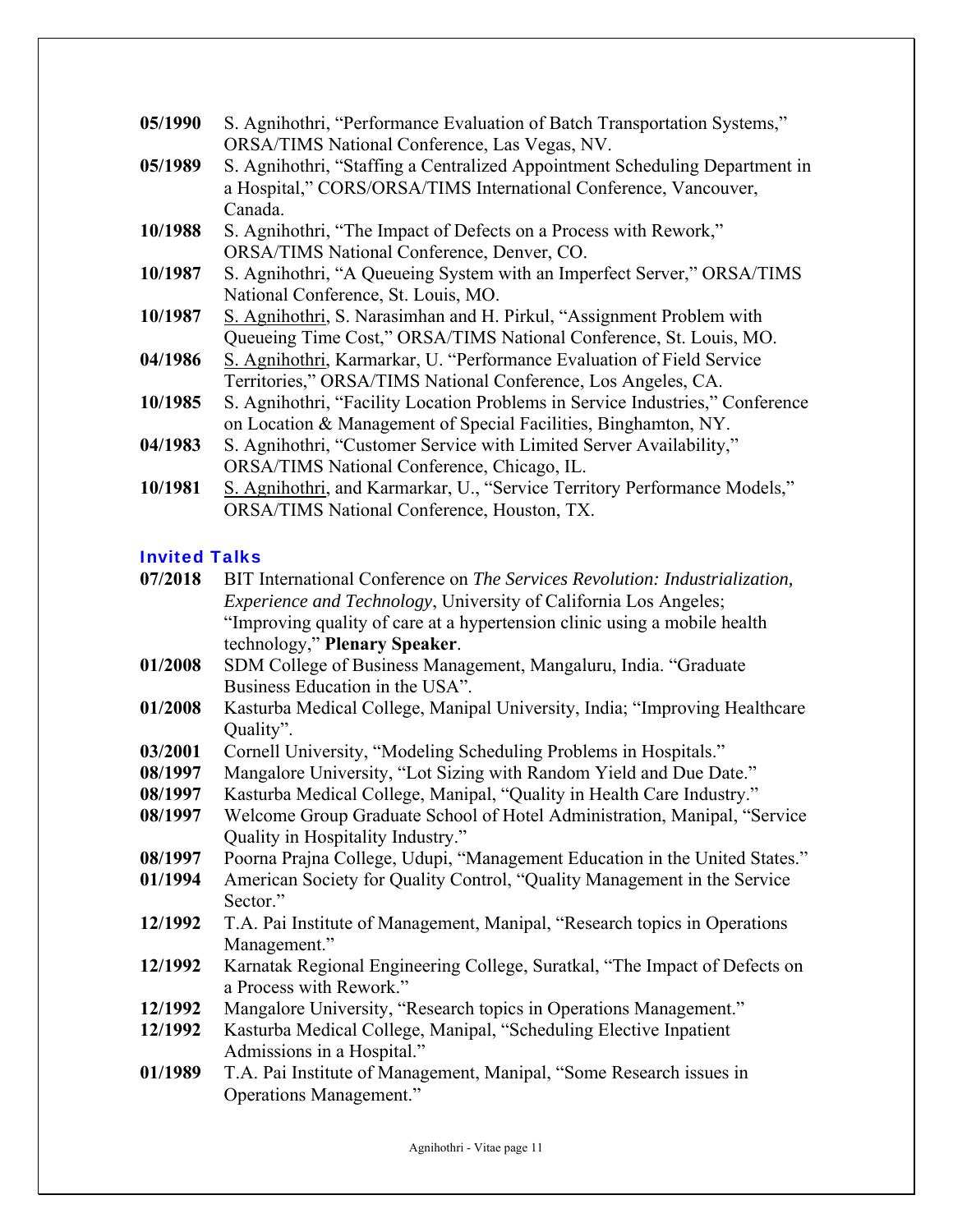## Funded Grant Proposals

- 1. "Improving Pre-admission Test Process at Wilson Memorial Hospital," (Principal Investigator, for \$9,442 to support two SOM graduate students), United Health Services Hospitals, December 2013; Funded.
- 2. "Patient Scheduling in Cardiac Catheterization Lab at Wilson Hospital," (Principal Investigator, for \$9,442 to support two SOM graduate students), United Health Services Hospitals, December 2013; Funded.
- 3. "Data Analytics at Raymond Corporation's Field Service Division," (Principal Investigator, for \$5,543 to support two SOM graduate students), Raymond Corporation, Greene, NY, January 2014; Funded.
- 4. "Development of a Graduate Interdisciplinary Course on Managing Product Design for Quality," (Project Director, with SOM faculty, for \$10,000), GE Aircraft Engine Continuous Improvement Education Fund 1992, December 1991, Funded.
- 5. "Design and Implementation of a Quality Concentration in the MBA Program," (with SOM Operations Management Faculty, for \$10,000), GE Aircraft Engine Continuous Improvement Education Fund 1991, December 1990, Funded.
- 6. "Managing Design Systems: Integrating Marketing and Engineering," (with SOM and School of Engineering faculty, for over a million dollars), National Science Foundation, December 1989, rejected.

## Grant Proposals Submitted and Rejected

- 1. Faculty mentor; \$299,590 for three years; Research Initiation Award grant from NSF applied by Prof. Suman Niranjan of Savannah State University. Project title: "*Optimal Server re-dispatching policies in field services*", October 2018.
- 2. Principle Investigator; \$289,454 over 2 years; NIH/AHRQ grant; "*Evaluating the effectiveness of using a mobile health application in improving quality of care for hypertension patients in a clinical practice*," February 2017 - Reapply.
- 3. Principle Investigator; \$229,425 over 2 years; NIH/AHRQ grant; "*An m-Health application to integrate Patient Reported Outcome and Care Planning for Hypertension and Diabetes Patients,*" February 2017.
- 4. Principle Investigator; \$3,267,352 over 5 years; NIH/AHRQ grant; "*Improving Care for Chronic Patients in Underserved Population using a Mobile Health Application,*" October 2016.
- 5. Principle Investigator; \$289,454 over 2 years; NIH/AHRQ grant; "*Evaluating the effectiveness of a mobile health application in improving quality of care for hypertension and diabetes patients*," October 2016. Rejected for error in filling budget forms.
- 6. Principle Investigator; \$99,042 over 2 years; NIH/AHRQ grant; "*Study of Physician Incentives to encourage the use of mHealth Technology in Managing Hypertension and Diabetes*," October 2016.
- 7. "A Simulation Study to Improve Flow of Patients in the Emergency Department at Arnot Health," \$100,000; NIH/AHRQ grant, February 2016.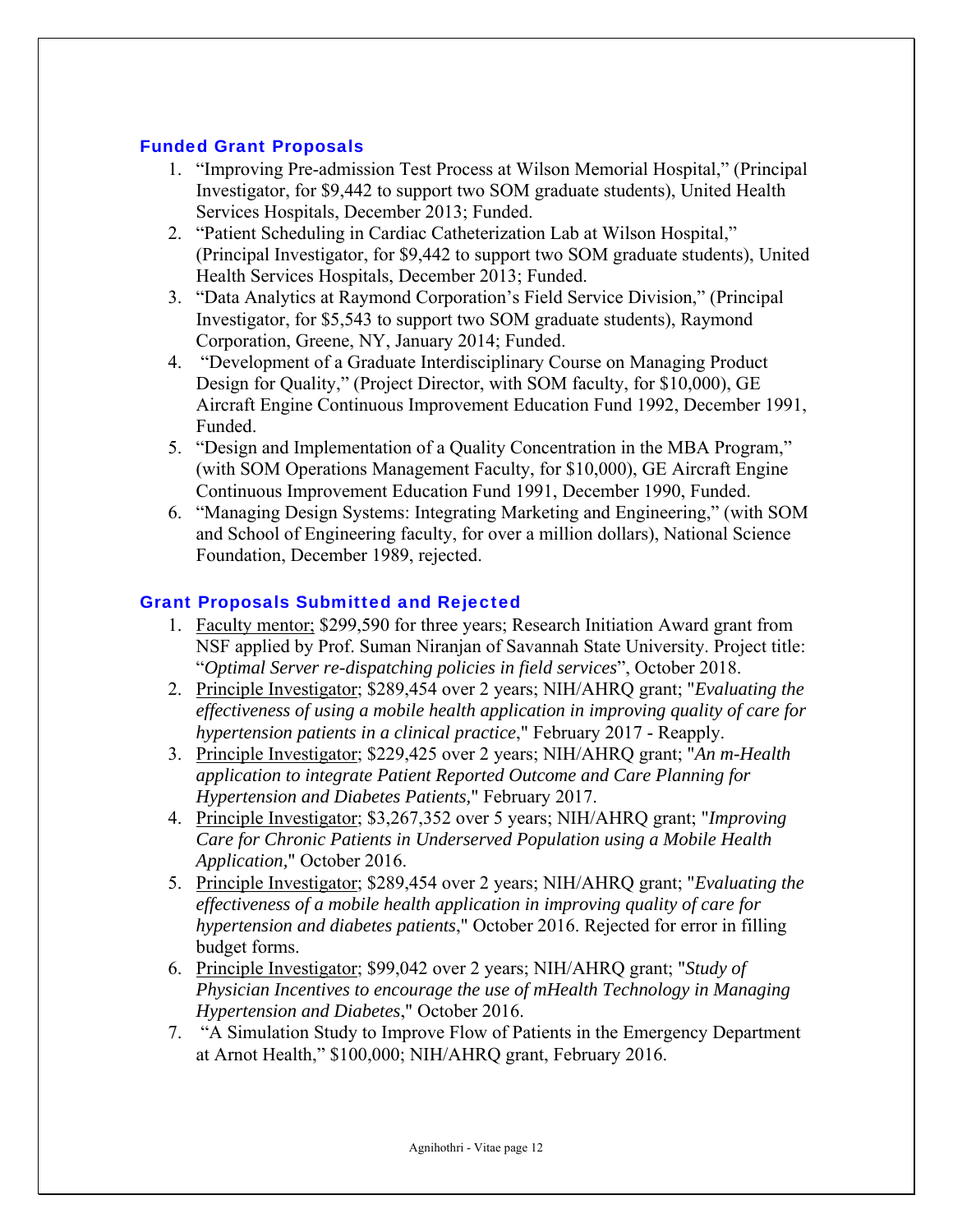#### Professional Development

- INFORMS Business Analytics Virtual Conference, May 2020.
- *mHealth technology showcase*, National Institute of Health, Bethesda, MD; June 2018.
- SAS Academic Workshop on *Advanced Business Analytics*, July 2014; Cary, NC.

## Ph.D. Dissertation Committee

- 1. Chair, Anu Banerjee, "Impact of using mHealth technology on chronic disease patient care," School of Management; defended in spring 2018.
- 2. Chair, Donald Simmons, "Field service management: A classification Scheme and study of server flexibility," School of Management; defended in spring 2001.
- 3. External Examiner, Ms. Katia Mariel Rojas Garcia, SSIE, Watson School of Engineering, Binghamton University; "An Industry-focused Maturity Assessment Tool – Project Management Practices and key Factors for Success in FDA Human Factor validations of Medical Devices and Combination Products," April 2020.
- 4. External examiner, Ms. M.S. Savitha, Mangalore University, India; "Studies of Certain Generalized Vendor-Buyer Integrated Inventory Systems," April 2020.
- 5. Member, Mr. Aric Johnson, "Designing Robust and Resilient Supply Chains," SSIE Department of Watson School of Engineering. He defended his thesis in November, 2012.
- 6. Member, Mr. Sreekanth Ramakrishnan, SSIE Department of Watson School of Engineering. He defended his thesis in June 2008.
- 7. External examiner, Thesis from Manipal University on "Service Quality and Customer Satisfaction: A case Study in general Insurance Sector," October 2008.
- 8. Member, Vivek Venkatraman, Department of System Science and Industrial Engineering, Watson School of Industrial Engineering, 2003-2004.
- 9. Member, Sarang Kayande, Department of System Science and Industrial Engineering, Watson School of Industrial Engineering, 2003-Spring 2005.
- 10. External examiner, K.K.Geetha, Department of Statistics, Mangalore University, India; August 2002.
- 11. Member, Ivan Rova, Department of System Science and Industrial Engineering, Watson School of Industrial Engineering; defended spring 2000.
- 12. Member, Sezai Dogdu, Department of System Science and Industrial Engineering, Watson School of Industrial Engineering; defended spring 1999.
- 13. External Reviewer, M. Kumaran, Department of Statistics, Mangalore University, India; defended in August 1997.

## M.B.A. Project and Master's Thesis Committee

- 1. Co-Chair, Mithun Alva, M.S. Thesis, Department of System Science and Industrial Engineering, Watson School of Industrial Engineering, Fall 2004.
- 2. Chair, Don Simmons, MBA Project, School of Management, 1997.
- 3. Chair, Minh Huyn, MBA Project, School of Management, 1995.
- 4. Chair, Patricia Taylor, School of Management, 1988.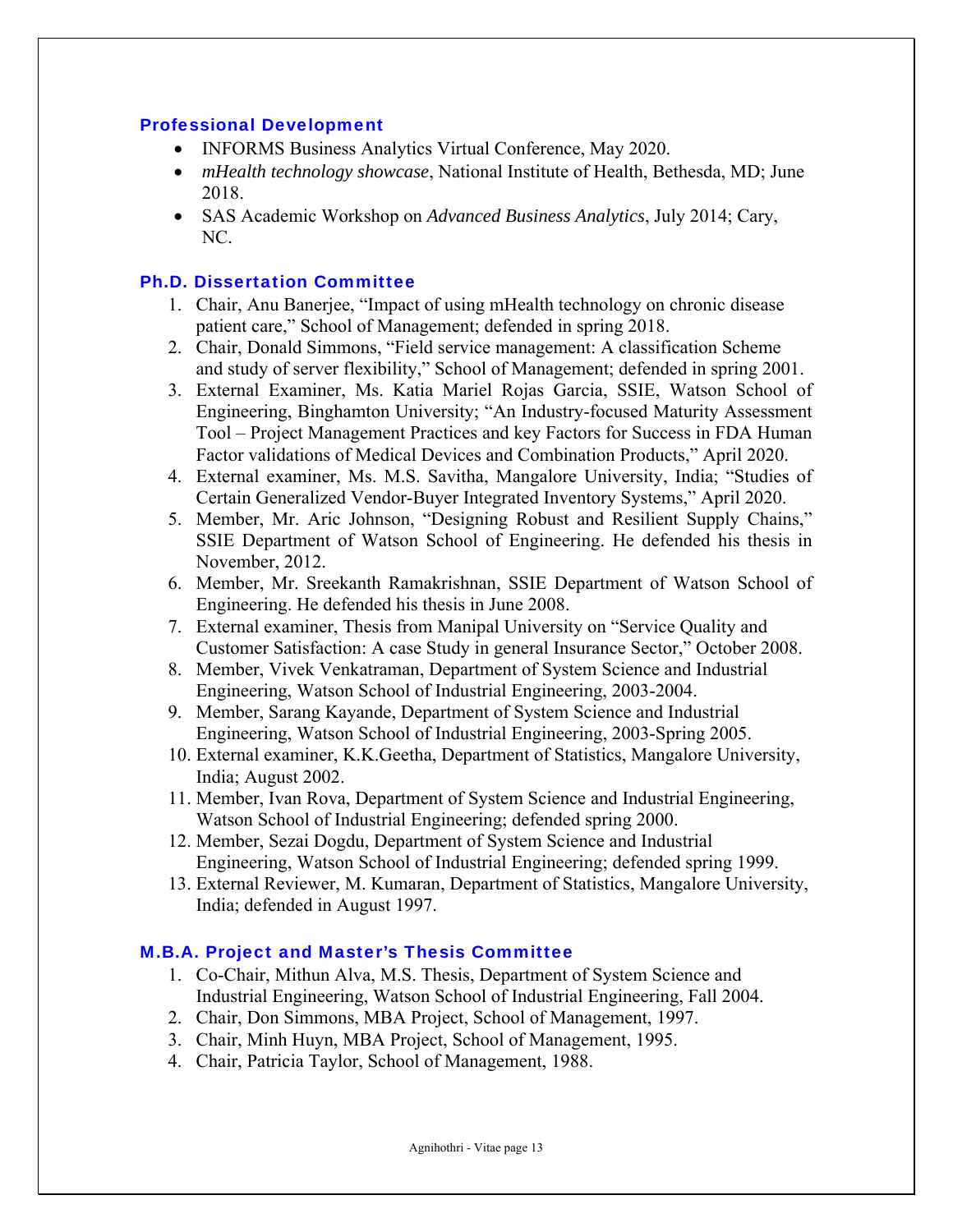## External Promotion committee

 Evaluated a faculty for *promotion to Full Professor* from the College of Business Administration, University of Bahrain, Kingdom of Bahrain, 2020.

## Courses Taught

## *Binghamton University* **(School of Management)**

- Advanced Modeling for Decision Making
- Decision Modeling and Risk Analysis
- Supply Chain Management
- Operations Management
- Business Analytics
- Spreadsheet Modeling and Decision Making
- Six-Sigma and Continuous Improvement
- Operations Consulting Project
- Simulation modeling to Manage Business Process Flows
- Operations Management for Healthcare Professionals
- Managing Resources for Customer Satisfaction (Team Taught with Marketing)
- Managing Product Design for Quality (Team Taught with Marketing and Accounting)
- Interdisciplinary Approach to Quality Management (Team Taught with Human Resource Management)
- Total Quality Management
- Management of Service Operations
- Models for Management Decisions
- Statistical Analysis for Management
- Statistical Methods
- Quantitative Methods in Management Science
- Basic Statistics and Variability (to industry)
- Introduction to Statistical Process Control (to industry)

## *University of Florence* **(Department of Industrial Engineering)**

 Advanced Spreadsheet Modeling and Applications (A Ph.D. seminar course with 25 students)

## *The University of Rochester* **(Simon Graduate School of Business Administration)**

- Principles of Management Science
- Linear Programming
- Introduction to Management Science Models I
- Introduction to Management Science Models II